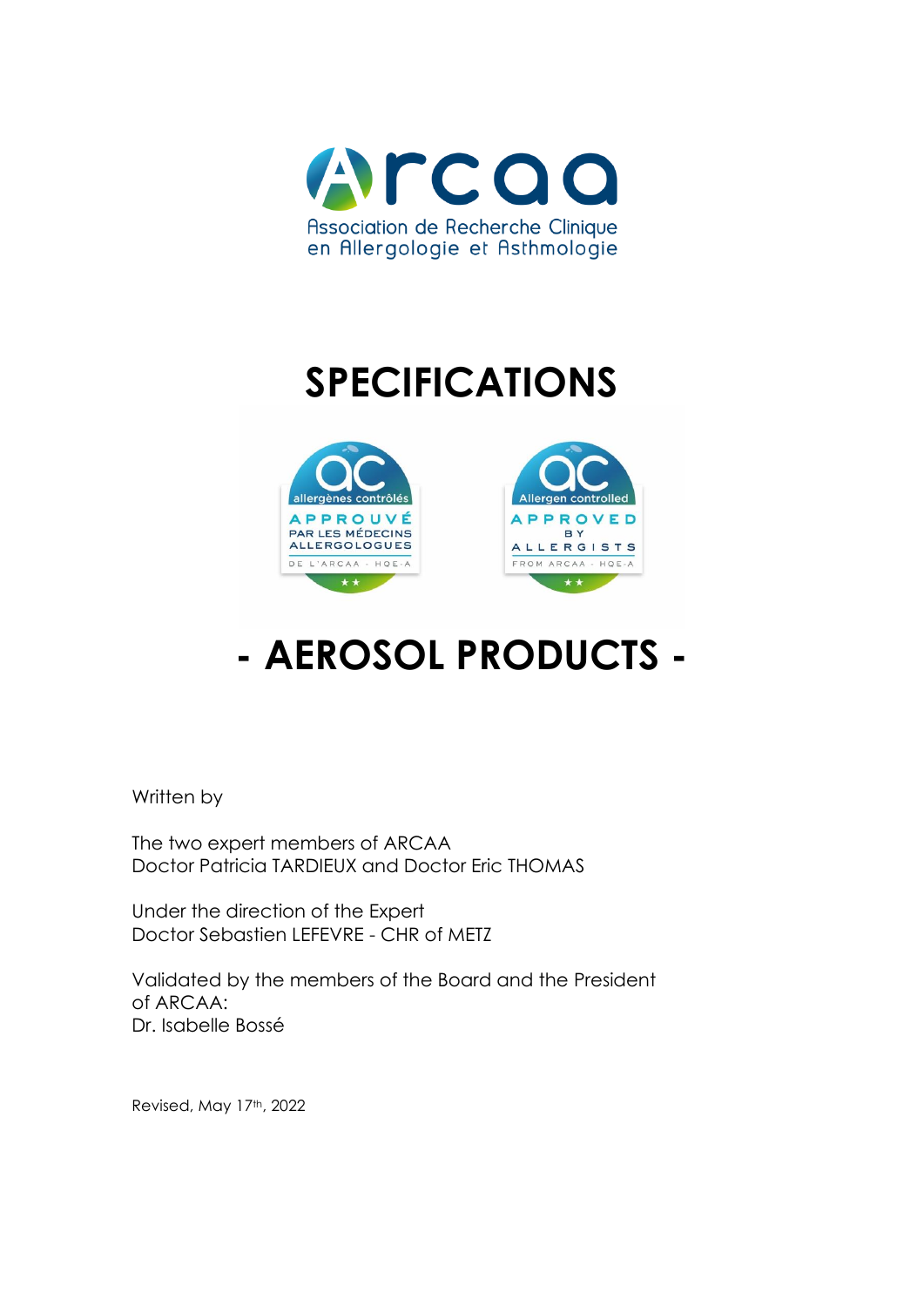# **Table of Contents**

| 1.                    |                   |  |
|-----------------------|-------------------|--|
| 2.                    |                   |  |
| 3.                    |                   |  |
| 4.                    |                   |  |
|                       |                   |  |
| 1.                    |                   |  |
| 2.                    |                   |  |
| 3.                    |                   |  |
| 4.                    |                   |  |
| 5.                    |                   |  |
| 6.                    |                   |  |
| 7.                    |                   |  |
| 8.                    |                   |  |
| 9.                    |                   |  |
| 10.                   |                   |  |
| 11.                   |                   |  |
| 12.                   |                   |  |
|                       | <b>APPENDICES</b> |  |
| $\mathbf{1}$          |                   |  |
|                       | 1.1               |  |
|                       | 1.2               |  |
| $\mathcal{D}_{\cdot}$ |                   |  |
| 3.                    |                   |  |
| 4.                    |                   |  |
| 5.                    |                   |  |
|                       |                   |  |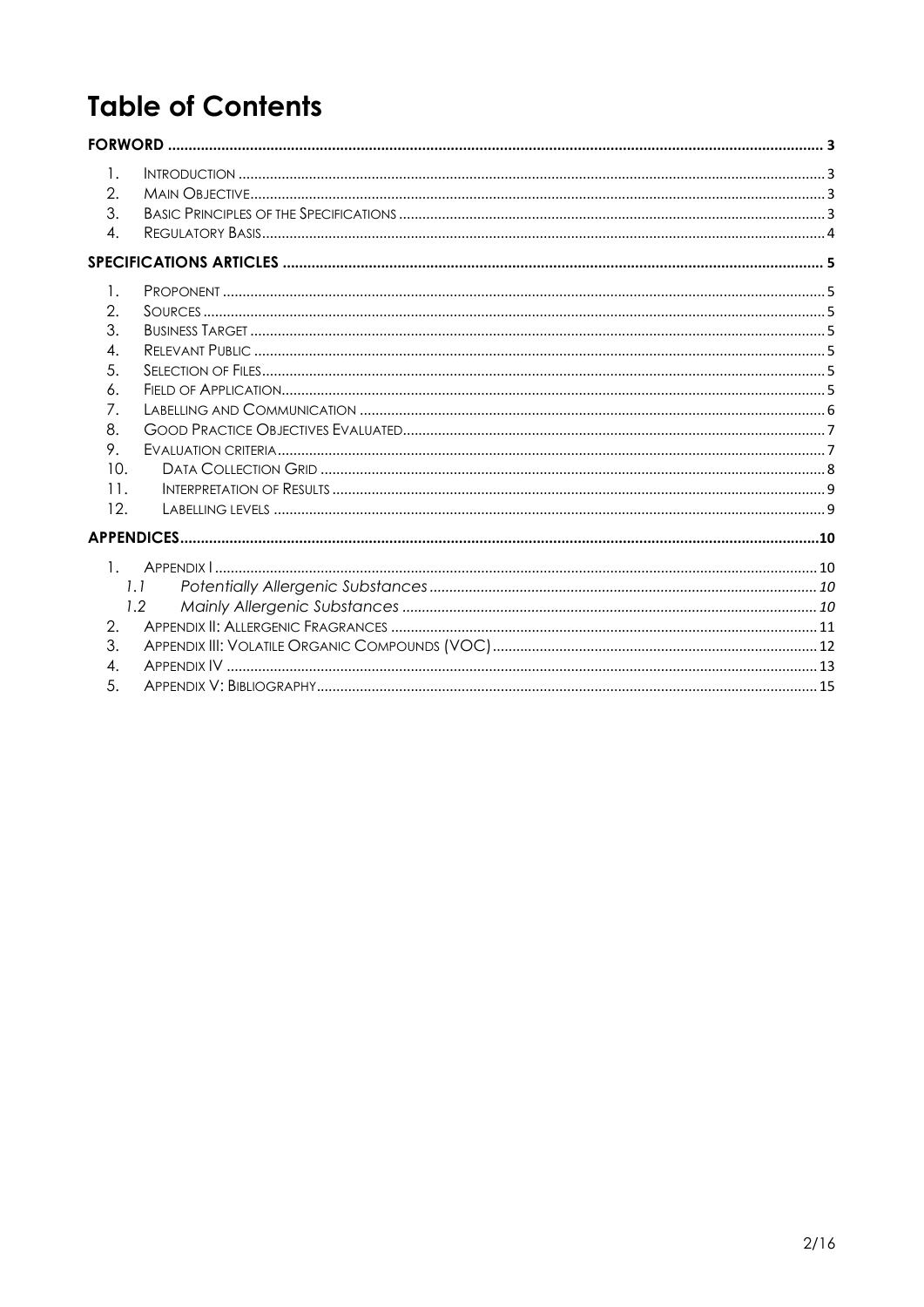# <span id="page-2-0"></span>**FORWORD**

#### <span id="page-2-1"></span>**1. Introduction**

The specifications are based on a partnership between health professionals specialized in allergic pathologies, gathered in an associative group representing the French allergists' community (ARCAA: association of clinical research in allergology and asthmology) and the R-LAB consulting company to develop a preventive approach and "controlled allergen" approval of industrial products for a reduction of their allergenic potential.

It aims to address the *following issues*:

- the lack of approval of hypo-allergenicity in France by an independent agency of the productionindustry.
- considering indoor air pollution, which is a public health problem.
- the difficulties for consumers suffering from contact skin allergy and respiratory allergy (nasal and bronchial) to have products of maximum safety available on the French market for use in the domestic and professional environment.
- the willingness to support manufacturers of airborne substances who focus on the prevention of skin and respiratory allergic diseases, as well as on the prevention of relapses in sensitized subjects, a common source of disability among domestic users and cleaning professionals.
- Finally, the know-how of manufacturers must be recognized, and consumers must be given greater transparency on the composition of their products.

It is *not intended* to analyse the *carcinogenic* and *endocrine disrupting potential* of the ingredients studied.

#### <span id="page-2-2"></span>**2. Main Objective**

Set a higher level of quality than that established by French and European legislation.

#### <span id="page-2-3"></span>**3. Basic Principles of the Specifications**

- **3.1** Adopt transparency with regard to the consumer, using a communication method that does not mislead them.
- **3.2** The certification process will be evolutionary, adopting the *vintage* principle, according tothe *most recent data* in international literature in the field of skin and respiratory allergy.
- **3.3** Leave enough space to constantly adapt to the requirements of technical progress and the evolution of European legislation on allergenic and airway-damaging substances.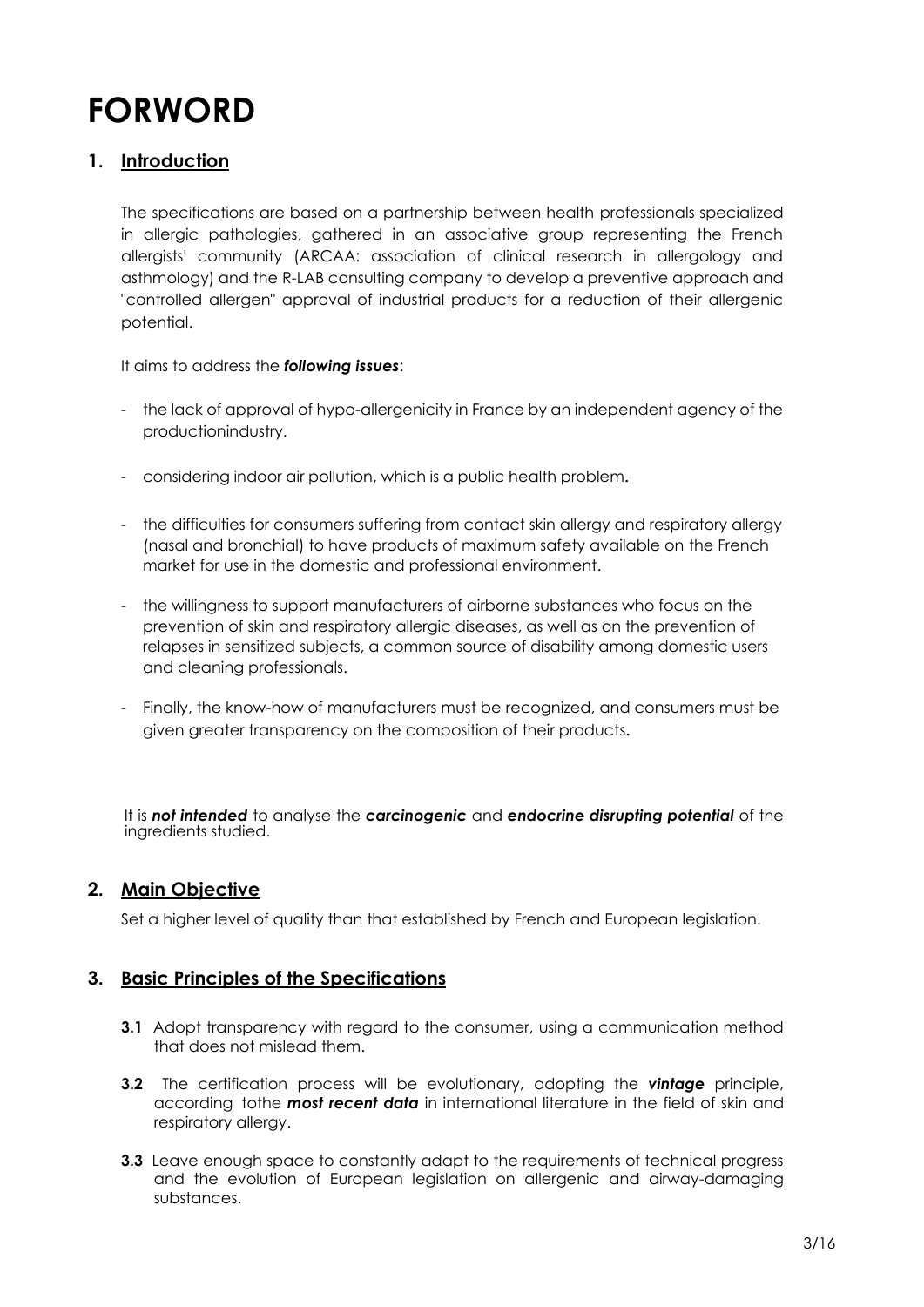- **3.4** Apply the precautionary principle to questions raised by the allergological scientific community, which have not found scientifically validated answers or are awaiting validation.
- **3.5** Change the behavior of the population by optimizing the use of manufactured products to reduce the effect of indoor pollution.
- **3.6** In no case promote products delivered in aerosols.

#### <span id="page-3-0"></span>**4. Regulatory Basis**

The specifications, apart from the regulatory provisions, shall govern the manufacture, control, packaging, placing on the market, labelling, import and distribution of aerosols for indoor environmental sanitation, in particular with regard to the classification, packaging and labelling of dangerous preparations.

Compliance with the various regulations and recommendations is a prerequisite for labelling: it is the manufacturer's responsibility to ensure that the product will comply with all relevant regulations.

Any amendment to an EC regulation described in this chapter will be applicable accordingto its date of entry into force, even before the updating of this specification:

- 1. At European level: It must comply with the Regulation on classification, labelling and packaging of substances and mixtures EC 1272/2008 (CLP) and its annual adaptations (adaptation to technical and scientific progress)
- 2. At French level: All members, including France, are subject to the CLP regulation EC 1272/2008.
- 3. Especially allow access to the full composition, through the website "allergenscontrolled.com", which will be specified on the product packaging, and by creating a link tothe manufacturer's website which will allow easier updates (put the link of the manufacturer's website).

#### **Other regulations and recommendations**

- Directive 2006/114/EC of the European Parliament and of the Council of 12 December 2006(misleading and comparative advertising).
- Directive 2001/95/EC of the European Parliament and of the Council of 3 December 2001 ongeneral product safety.
- Articles L.115-27 to L. 115-33 and R. 115-1 to R. 115-3 of the Consumer Code.
- The First and Second Opinions of the National Consumer Council on the clarification ofEnvironmental Claims, dated 6 July and 15 December 2010 respectively.
- CSHPF (French High Council for Public Hygiene) recommendations.
- IFRA (International Fragrance Association) guidelines.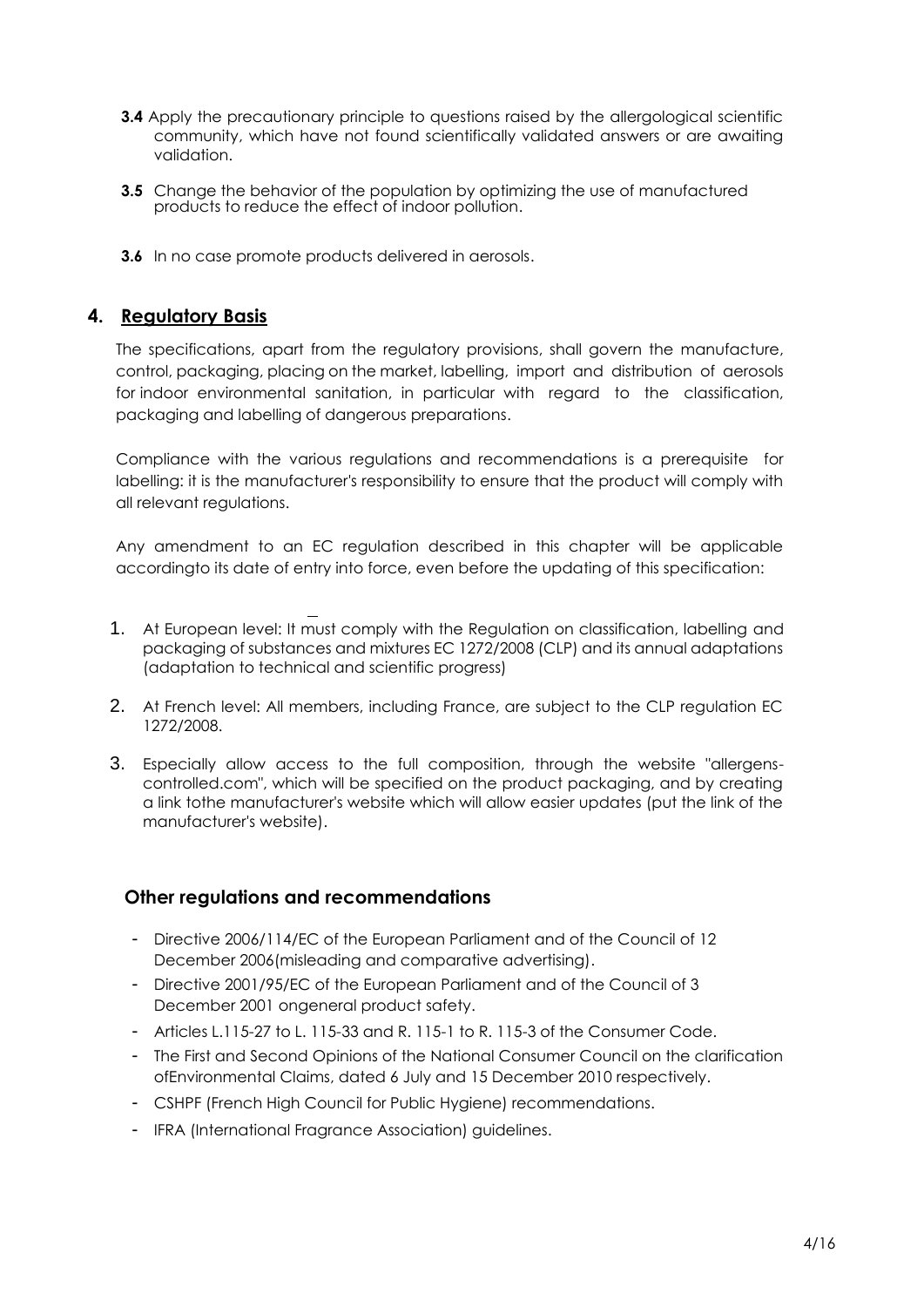# **SPECIFICATIONS ARTICLES**

### <span id="page-4-1"></span><span id="page-4-0"></span>**1. Proponent**

**ARCAA** (Association de Recherche Clinique en Allergologie et Asthmatologie - clinical research association in allergology and asthmatology) representing the French allergology community

### <span id="page-4-2"></span>**2. Sources**

**Literature and experiements** on the allergic risk of aerosols.

#### <span id="page-4-3"></span>**3. Business Target**

**Manufacturers of aerosol products** wishing to be labelled "allergen controlled".

### <span id="page-4-4"></span>**4. Relevant Public**

**General public, professional interior cleaning environment.**

### <span id="page-4-5"></span>**5. Selection of Files**

#### **Aerosols:**

- The evaluation covers the composition of substances in a range of labellable products, likely to contain substances with known allergenic and/or irritant potential and which are often a source of allergic symptoms.
- The prospective method has been chosen. It is necessary to proceed with this evaluation in the presence of representatives of the relevant industries, of a panel of users, as it will be necessary to check with them certain information on the offered products (or the absence of certain information).

**NB**: only products containing substances that have not been found to be carcinogenic or endocrine disrupting will be evaluated.

## <span id="page-4-6"></span>**6. Field of Application**

This specification applies to indoor air fresheners in aerosols or non-pressurized spray form. For the definition of aerosols, we use the definition of the *European Directive n° 75/324/EEC:*

Aerosol dispenser, within the meaning of this Directive, means the assembly consisting of a single-use metal, glass or plastic container containing a compressed, liquefied́ or dissolved gas under pressure, with or without a liquid, paste or powder, and provided with a sampling device allowing the contents to be discharged in the form of solid or liquid particles in gas suspension, or in the form of a foam, paste or powder, or in the liquid state. Aerosols may be marketed or used for domestic, institutional, or industrial purposes.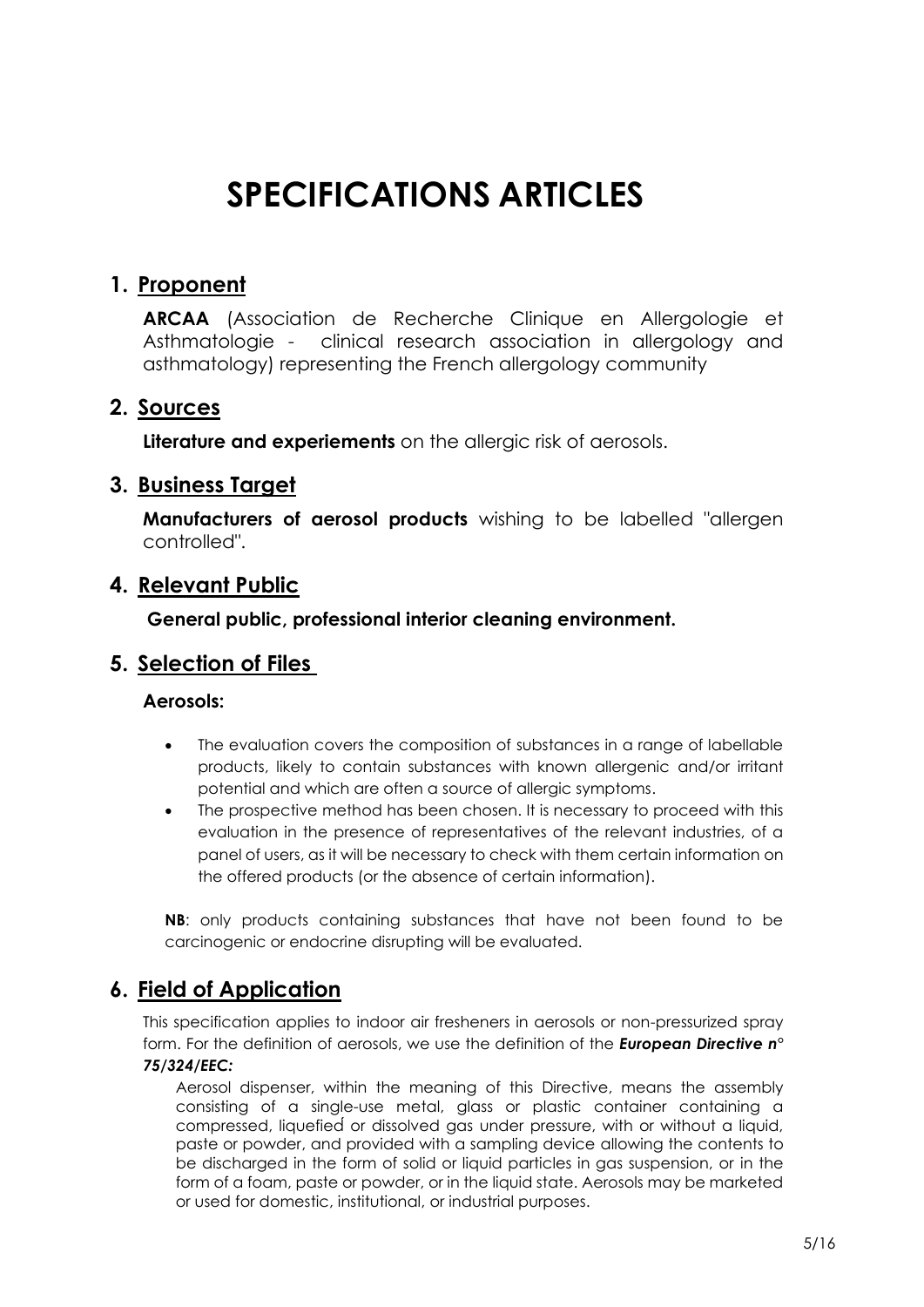#### **Airborne Particles:**

- PM (particulate matter): fine particles (aerodynamic diameter less than 2.5µm).
- Ultra-fine particles (UFP less than 0.1µm in diameter): the size and composition of PM play a key role, the smaller they are, the more dangerous they are).

**Respiratory risk**: The use of *two or more types of simultaneous aerosol sprays* has been associated with asthma. Further analysis is needed to understand the underlying mechanismsthat may lead to a harmful effect of sprays on asthma.

#### **Skin risk**

- a hydrophobic coating could enhance skin penetration due to a greater affinity for stratum corneum lipids).
- pores are a way of penetration.
- the presence of sweat which can alter the surface of the particles.
- a study allowed the sensitization potentiality to be evaluated according to the *concentration* of an ingredient with known sensitizing power, present in a cleaning aerosol:it was retained that a concentration equal to or lower than a certain percentage (examples: 0.021% for benzisothiazolinone, 0.1% for cyclodextrins), did not induce skin sensitization.

There is also the question of whether the *combination* of the active ingredient with the fragrance *substance* during collection *can cause sensitization*. This possibility is monitored inthe scientific literature.

### <span id="page-5-0"></span>**7. Labelling and Communication**

- **7.1** Designations allowing the identification of the specifications: The products defined in the present specifications and meeting its requirements benefit from the "*controlled allergens*" designation.
- **7.2** References to the control body: The reference to the control body is in the form and wording "*Approved HQE-A by the ARCAA allergists*".
- **7.3** Obligation of transparency on the composition: The display of the complete composition is done in accordance with Appendix VII of the *EC regulation n°648/2004*:

All components are listed in *INCI* for preservatives, the list is subdivided into the following ranges, expressed in weight percentage:

- less than 5%

- 5% or more

Particles likely to cause nasal and bronchial deposits must be specified by their particle diameter(less than *2.5µm*).

*Allergenic or known sensitizing substances* must appear on the label according to thethresholds defined by CLP EC 1272/2008.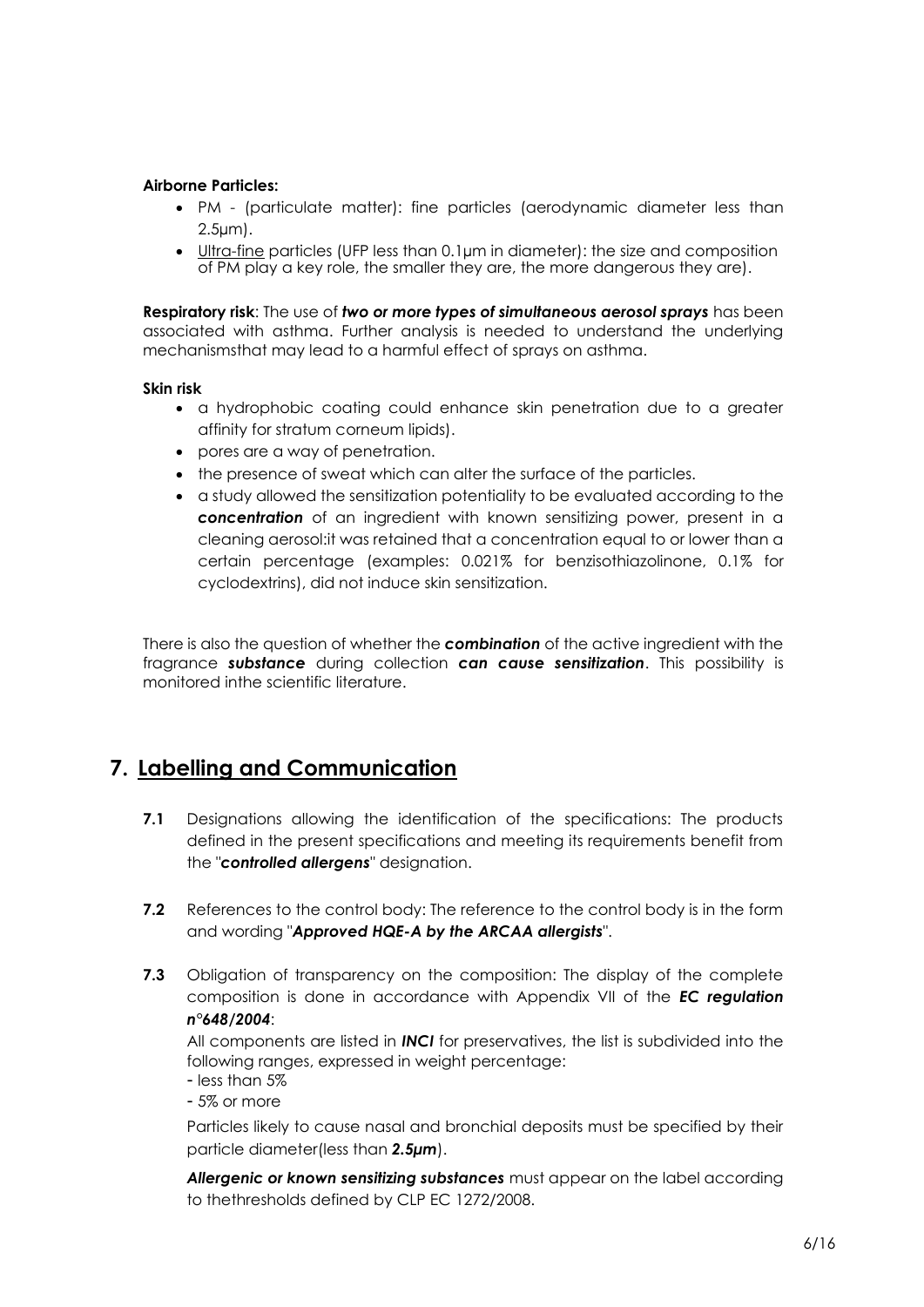In addition, benzisothiazolinone whose concentrations must appear on the label if they are higher than 0.021%, and cyclodextrins if the concentrations are higher than 0.1%.

*Allergenic or known sensitizing substances* must appear on the label. If there is a literature allowing to know the allergenic or sensitizing thresholds, as for example for Benzisothiazolinonefor concentrations higher than 0,021%, that is to say less than 210 ppm, and cyclodextrins if the concentrations are higher than 0.1%, that is to say 1000 ppm, an indication will be added, stating that the concentration of the agent(s) contained in the aerosol is lower than X times the dose known to be allergenic/sensitizing.

## <span id="page-6-0"></span>**8. Good Practice Objectives Evaluated**

#### **Aim:**

Holding the manufacturer accountable to ensure the absence of officially recognized allergenic or sensitizing substances and/or having a harmful effect on the distal bronchial airways.

Specify on the packaging:

- The substances officially recognized as allergens, when present above the threshold establishedby the CLP regulation EC 1272/2008.
- Specify the precaution of avoiding the simultaneous use of 2 or more airborne substances with potentially harmful health effects (see bibliography - Le Moual N & al 2012 Eur Resp J)
- Implement general preventive recommendations on good practices for the use of airborne substances in an indoor environment.
- Indicate in the instructions for use: the actions to be avoided and the recommendations for use(see Appendix IV)

### <span id="page-6-1"></span>**9. Evaluation criteria**

## *Questions to determine if the criteria are present*

- **1. The safety data sheet lists the complete composition of all components of the submitted product.** 
	- Perfumers must provide the chromatography of the fragrances.
	- If the sheet indicates particles smaller than *2.5 microns* in diameter in aerosols, the product will not be allowed to apply for HQE-A approval and ARCAA "allergen controlled" labelling.
	- If an ingredient with sensitizing potential or known allergenic potential is present, it must be listed. The ingredient will not be listed on the label if it is below the thresholds that made the safety study on sensitizing potential
	- Preservers must be specified.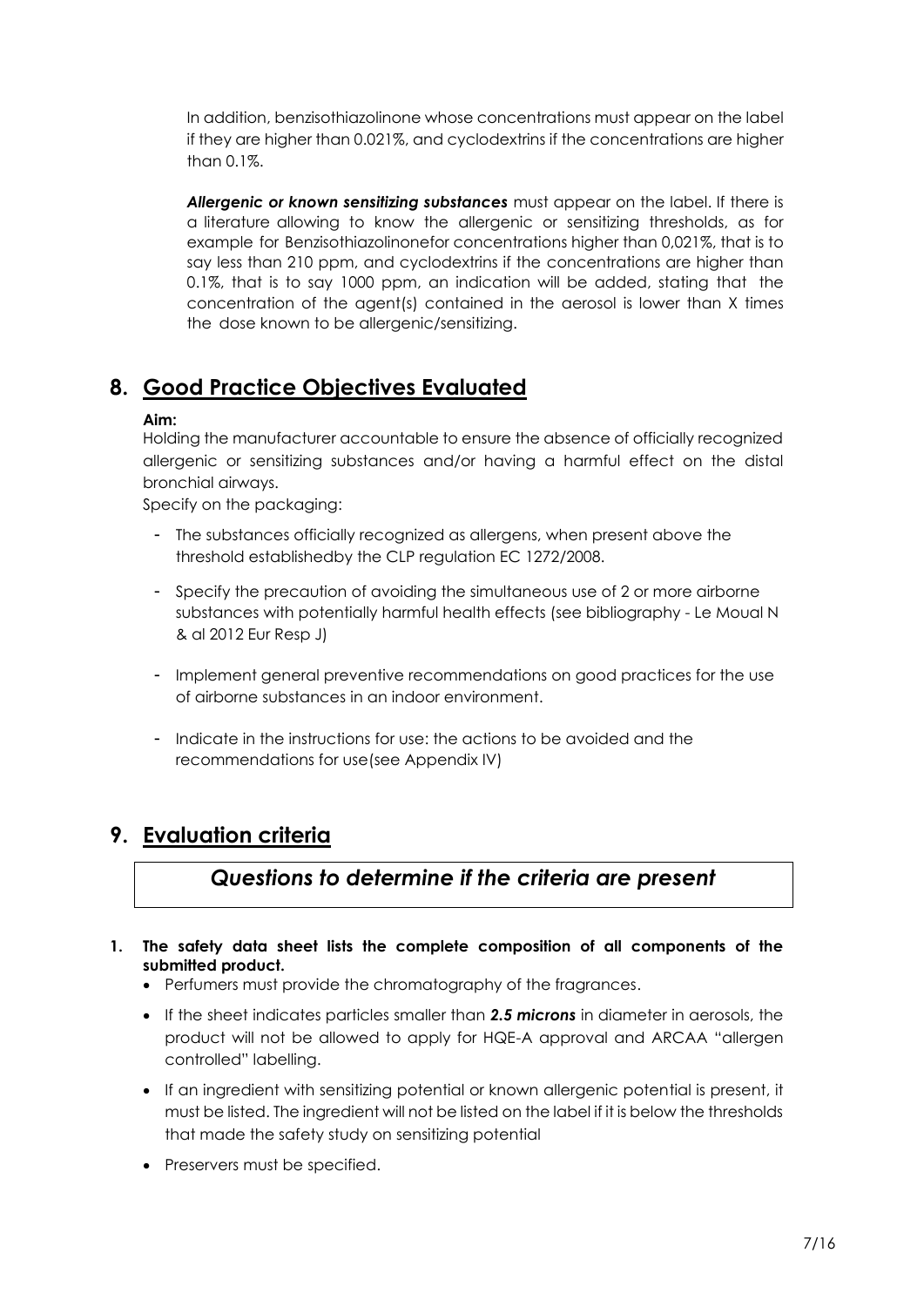**2. The product submitted for labelling must guarantee good long-term performance to prevent users from having problems with a product that has been poorly preserved.**

Aerosols require the use of ingredients that promote good preservation.

These ingredients may or may not be substances officially classified as "preservatives". Should there be none, it will be necessary to know, under the seal of confidentiality, what preserves the product.

The company is committed to ensuring that the safety data sheet is updated in accordance withEuropean regulations

**3. An instruction of good use is specified:** instructions for use, means of personal protection in the cade of TV advertising: do not sho misuse of the product

## <span id="page-7-0"></span>**10. Data Collection Grid**

#### *Mark only one answer per product:*

1 or O if the answer is YES **ID N°: …………………………………..** 2 or N if the answer is NO **Date: …………………………………...**

3 or N/A if not applicable **Time spent on this audit: ……………**

|   | <b>QUESTION 1</b>                                                                                                       | <b>QUESTION 2</b>                                                                                                                                 | <b>QUESTION</b>                                               |
|---|-------------------------------------------------------------------------------------------------------------------------|---------------------------------------------------------------------------------------------------------------------------------------------------|---------------------------------------------------------------|
|   | Do one or more additional<br>sheets indicate the rating<br>"above" or "below" 2.5<br>microns for airborne<br>particles? | Do one or more of the<br>additional sheets indicate<br>the rating "above" or<br>"below" the critical<br>threshold for sensitizing<br>ingredients? | Are the proper use of the<br>products displayed<br>mentioned? |
|   |                                                                                                                         |                                                                                                                                                   |                                                               |
| 2 |                                                                                                                         |                                                                                                                                                   |                                                               |
| 3 |                                                                                                                         |                                                                                                                                                   |                                                               |
| 4 |                                                                                                                         |                                                                                                                                                   |                                                               |
| 5 |                                                                                                                         |                                                                                                                                                   |                                                               |

| Total<br>of 1                                                        |  |  |
|----------------------------------------------------------------------|--|--|
| $\begin{array}{c}\n\hline\n\text{Total} \\ \text{of 2}\n\end{array}$ |  |  |
|                                                                      |  |  |
| Total<br>of 3                                                        |  |  |
|                                                                      |  |  |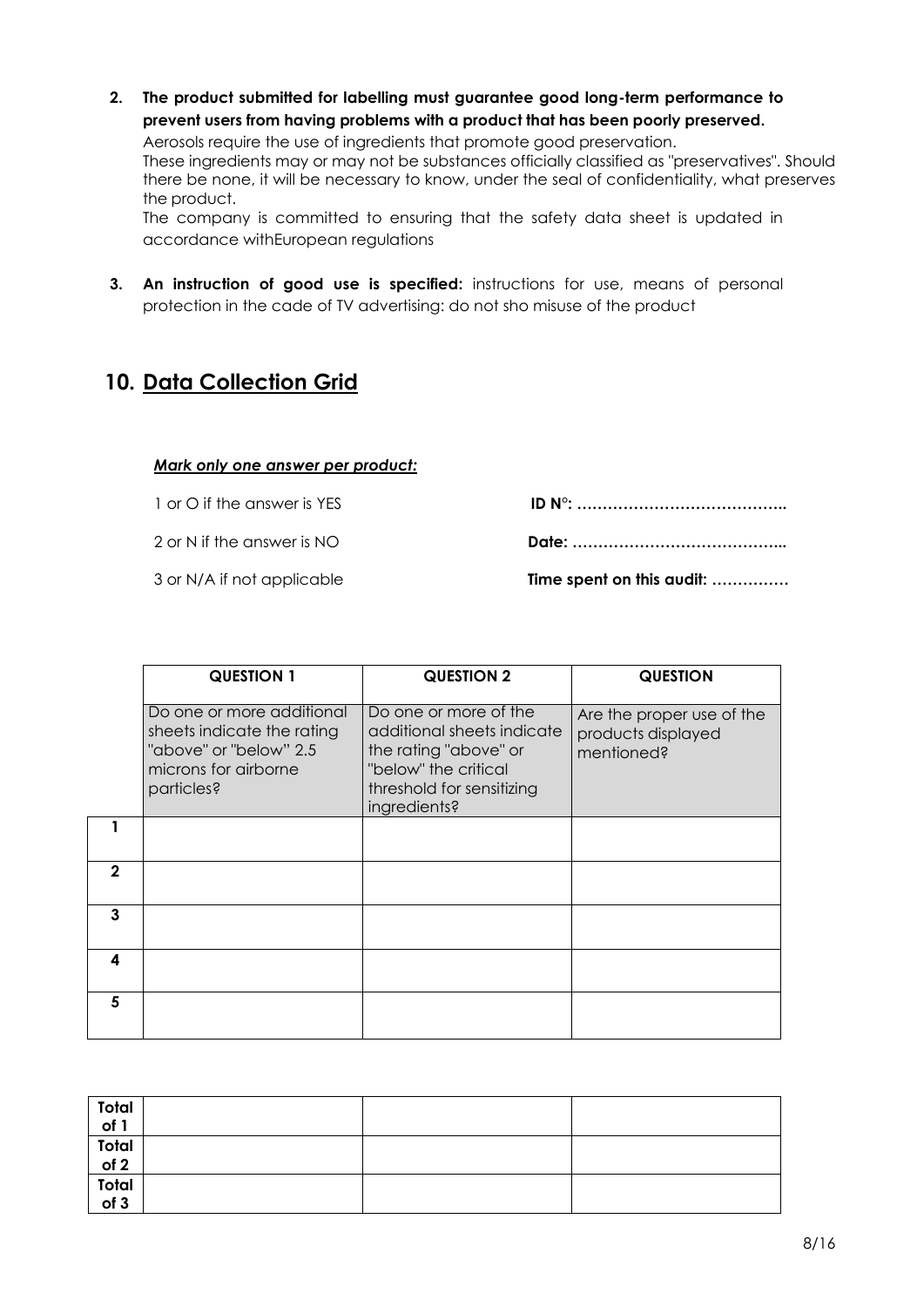|   | <b>Observation per product</b> |
|---|--------------------------------|
|   |                                |
| 2 |                                |
| 3 |                                |
|   |                                |
|   |                                |

#### <span id="page-8-0"></span>**11. Interpretation of Results**

- **What do you think of the results? Are they in line with what is expected?**
- **How do you explain, for certain criteria, the possible differences observed?**
- **Do you think that corrective measures could be put in place? If so, which ones?**

### <span id="page-8-1"></span>**12. Labelling levels**

*1 star (standard*): particles larger than 2.5 microns in diameter, indication of the presence of allergen(s) or potentially sensitizing ingredient(s) on the label if the sensitizing thresholds are not known. If the allergenic/sensitizing thresholds are known, indication of the presence of the allergen(s) or ingredient(s) on the label, mentioning that the concentration of the agent(s) contained in the aerosol is less than X times the dose known to be allergenic/sensitizing.

*2 stars (premium*): particles larger than 2.5 microns in diameter, absence of allergen(s) at concentrations above a potentially sensitizing threshold if known.

*3 stars*: same as 2 stars, no emission of volatile organic compounds (as identified on the list bylatest knowledge).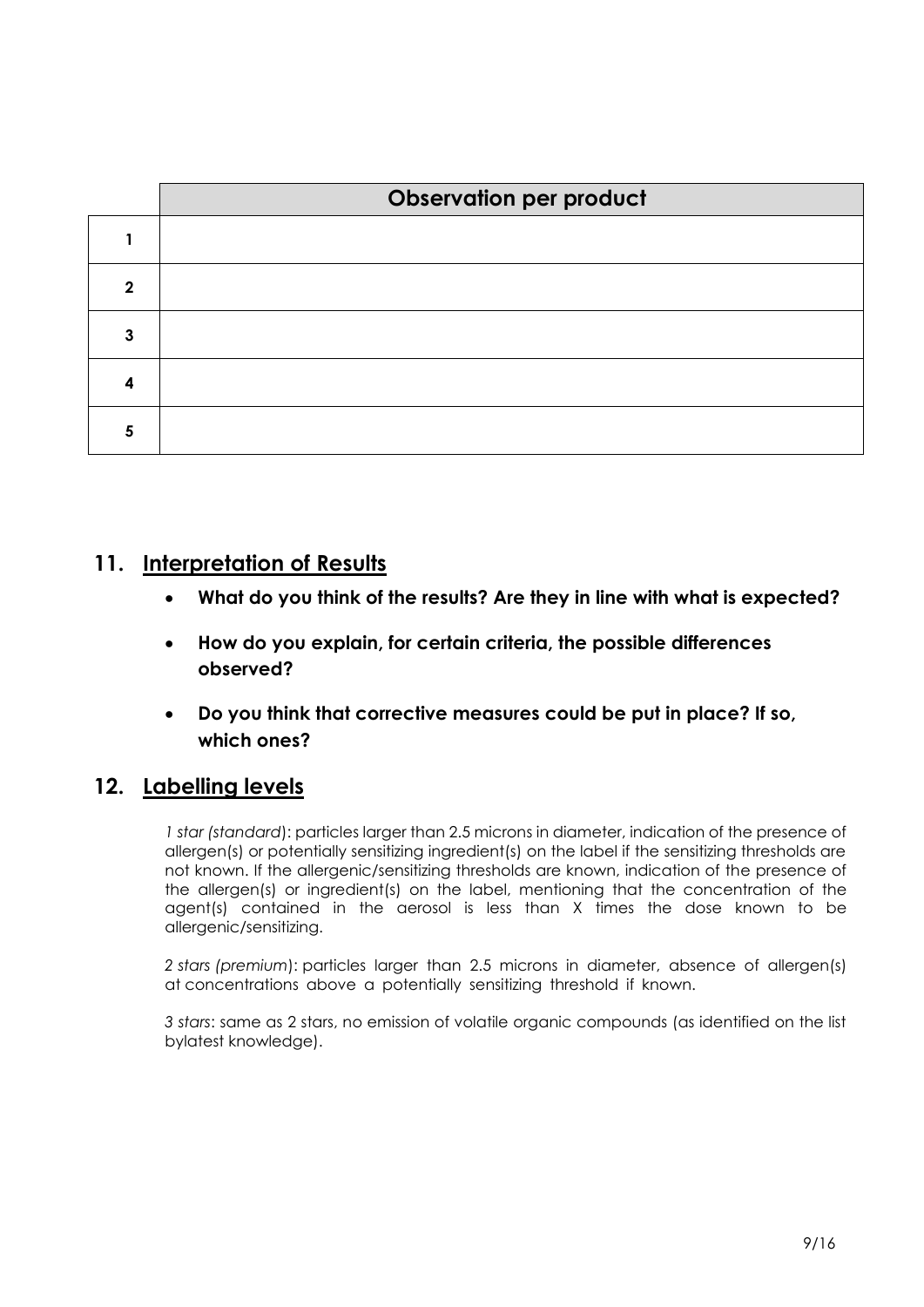# <span id="page-9-0"></span>**APPENDICES**

## <span id="page-9-1"></span>**1. Appendix I**

#### <span id="page-9-2"></span>1.1 Potentially Allergenic Substances

- $\boldsymbol{\varpi}$  chloramine
- $\Phi$  sodium hypocholrite
- $\omega$  quaternary ammoniums (cationic surfactants)
- $\boldsymbol{\varPhi}$  ethalonamine
- *<sup>0*</sup> chloracetamide</sub>

#### <span id="page-9-3"></span>1.2 Mainly Allergenic Substances

- $\bm{\varPhi}$  fragrances: 26 fragrance molecules see appendix II
- **@** d-limonene
- *<sup><i>*</sup> linacohol
- $\boldsymbol{\varPhi}$  benzisothiazolinone and methylisothiazolinone
- $\Phi$  alpha-hexyl-cinnamic aldehyde (HCA) propylene glycol
- *<sup><i>O*</sup> L-menthone
- *<sup><i>o*</sup> cyclodextrines
- *<sup><i>O*</sup> formaldehyde
- $\boldsymbol{\varPhi}$  phenoxy-ethanol
- **@** glutaraldehyde
- $\boldsymbol{\varPhi}$  lanoline colophane
- cocamidopropyl betaine (CAPB), also called Tegobetaine: contact allergy by amidoamine and 3-dimethylaminopropylamine (DMAPA)
- **<sup>***m*</sup> metabisulfite
- $\omega$  glucosides (decyl-, lauryl-, coco- and cetearylglucosides): allergological exploration by epidermotest with lauryl-glucoside representing the family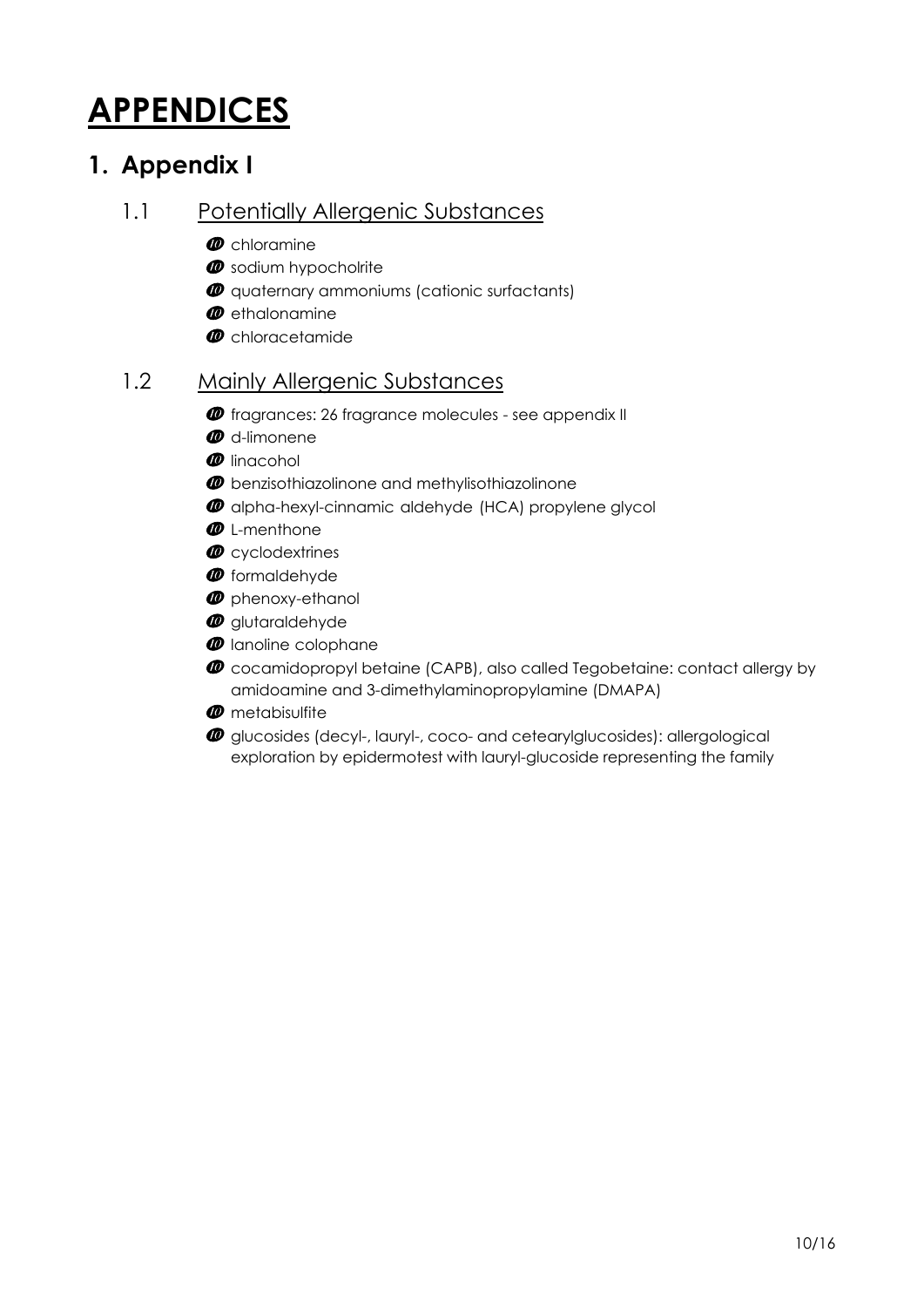## <span id="page-10-0"></span>**2. Appendix II: Allergenic Fragrances**

- **The European CLP (Classification Labelling and Packaging) regulation EC1272/2008,revised annually, defines the thresholds for the labelling of allergenic ingredients, including allergenic fragrances**).
- **Exact composition of the standard Fragrance Mix (at 8%) called Fragrance Mix I** : 1% Amyl Cinnamal (Alpha Amyl Cinnamyl Aldehyde) - 1% Cinnamyl Alcohol - 1% Cinnamal (Cinnamic Aldehyde) - 1% Eugenol - 1% Geraniol - 1% Hydroxycitronellal - 1% Isoeugenol - 1% Oak Moss - 5% Sorbitan Sesquioleate (emulsifier)
- **Composition of Fragrance Mix II**: 10% Alpha-Hexyl-Cinnamaldehyde 5% Farnesol 5% Coumarin - 2.5% Lyral - 2% Citral - 1% Citronellol

*NB: Plants are mixtures of these allergens, any plant used must be mentioned.*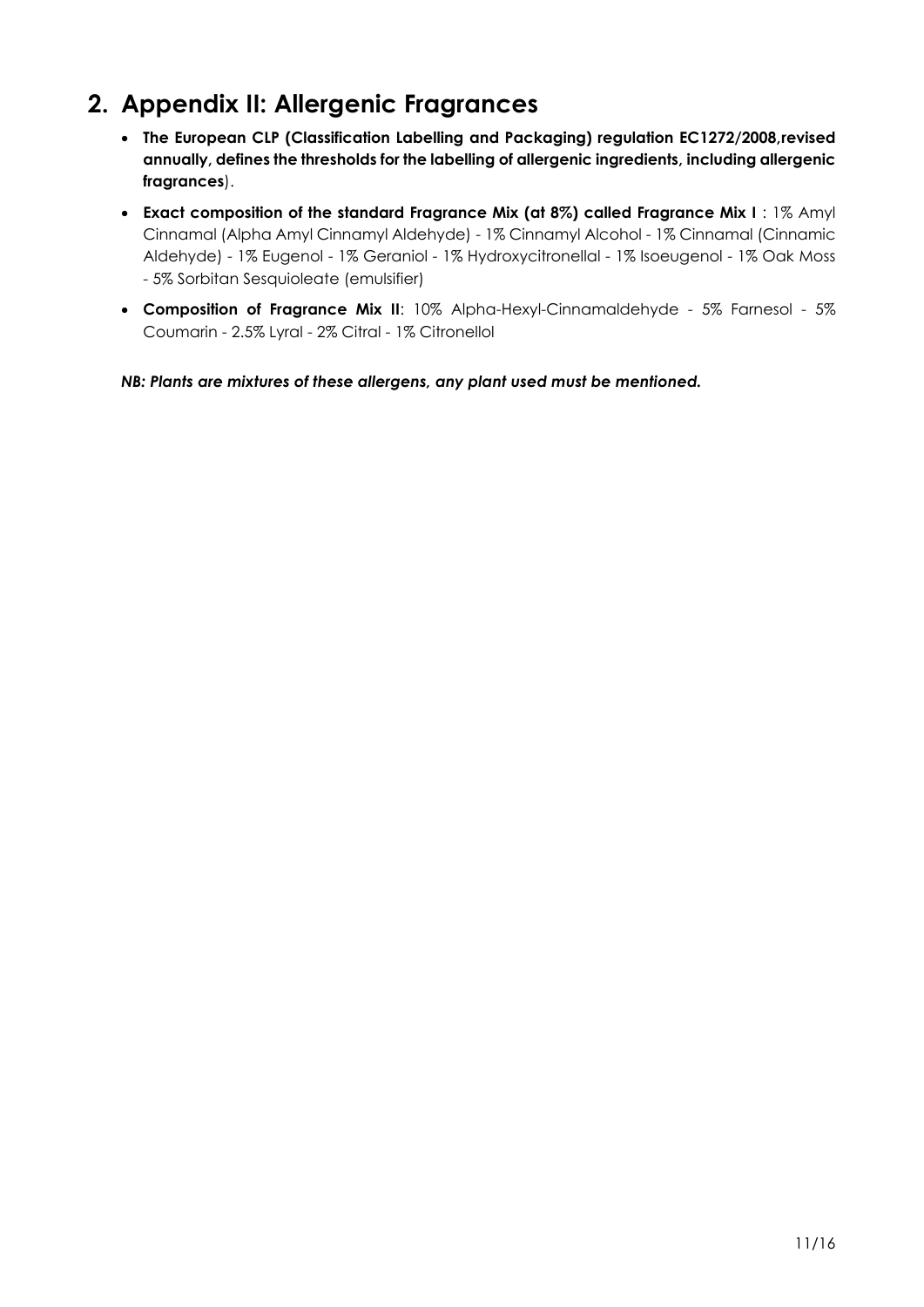## <span id="page-11-0"></span>**3. Appendix III: Volatile Organic Compounds (VOC)**

- Aldehydes: formaldehyde, acetaldehyde
- **<sup>***@*</sup> Alkanes: methyl-cyclo-pentane
- Aromatics VOCs: benzene, toluene, ethylbenzene
- Esters: 2,2,4-trimethyl-1,3-pentanediol di isobutyrate
- *@* Ethanol
- $\Phi$  Chlorinated hydrocarbons: chloroetheneKetone
- $\Phi$  Propylene glycol and glycol ethers
- **<sup>***O*</sup> Terpenes: d-limonene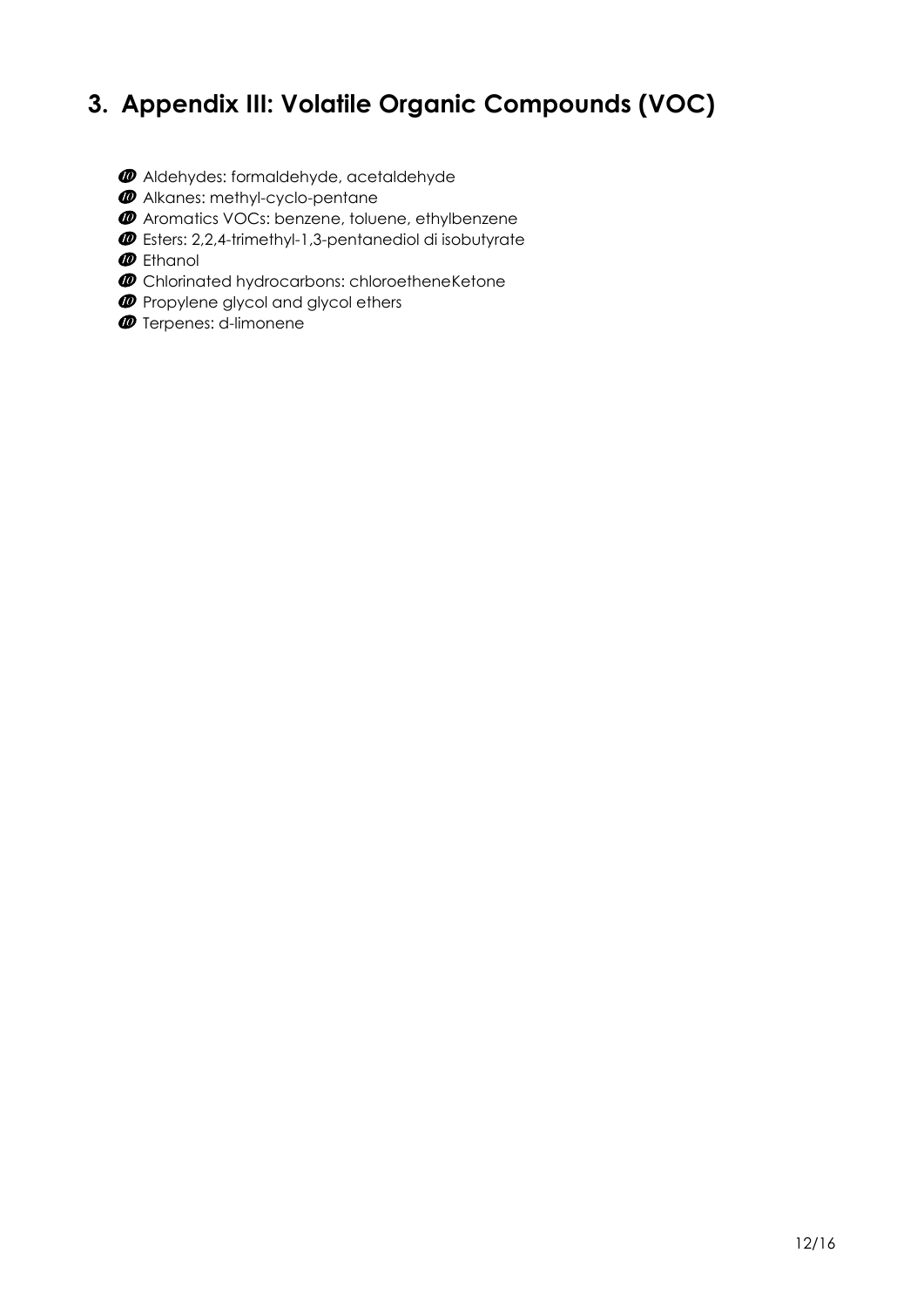## <span id="page-12-0"></span>**4. Appendix IV**

#### **RECOMMENDATIONS FOR CLEANING AND PROPER USE OF AEROSOLS**

odor sensors

*Definition of Sanitation Work*

#### Target Audience:

Professionals: indoor environment sanitation agents, community users private homes.

#### Relevant substances:

Some fragrances, preservatives, surfactants, quaternary ammoniums, ammonia, alkaline components, some acids, and solvents.

Use of fine-particle airborne products with cumulative effect.

#### *Allergic Risks*

- o skin inflammation (hives, eczema, non-allergic irritation) especially if combined with the use of detergents when working in a humid environment.
- o respiratory (nose, bronchi): aggravation of asthma if at least two aerosols are used simultaneously, persistence of rhinitis or chronic sinusitis.

#### *What to do with aerosols:*

- o follow the instructions for use
- o avoid:
	- Failure to follow manufacturer's instructions for use.
	- Repeated use of an aerosol in a confined environment with the presence of indoor pollution(mold, passive smoking, volatile organic compounds).

#### *Additional preventive recommendations*

 In case of people with *known chronic respiratory pathology* (COPD, asthma, rhinitis, and sinusitis):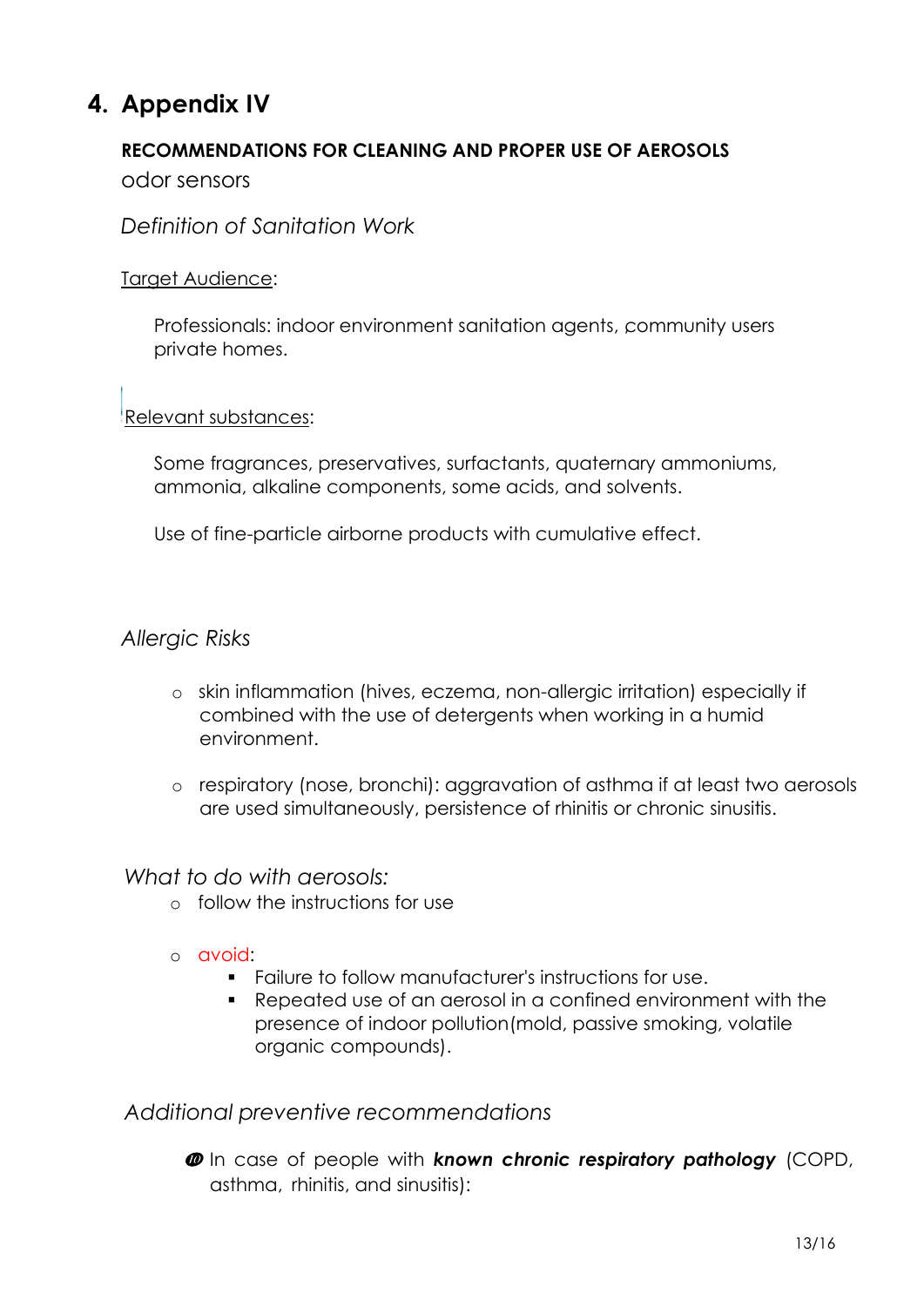- **•** The simultaneous use of 2 or more aerosols is strongly discouraged, due to thedemonstrated risk of aggravating the respiratory pathology.
- $\boldsymbol{\varPhi}$  If the person using the aerosols in a confined atmosphere has an **allergic skin condition***:*

It is advised to carefully rinse the exposed areas (face, neck, hands and forearms) or apply a skin-protecting cosmetic product to the exposed areas.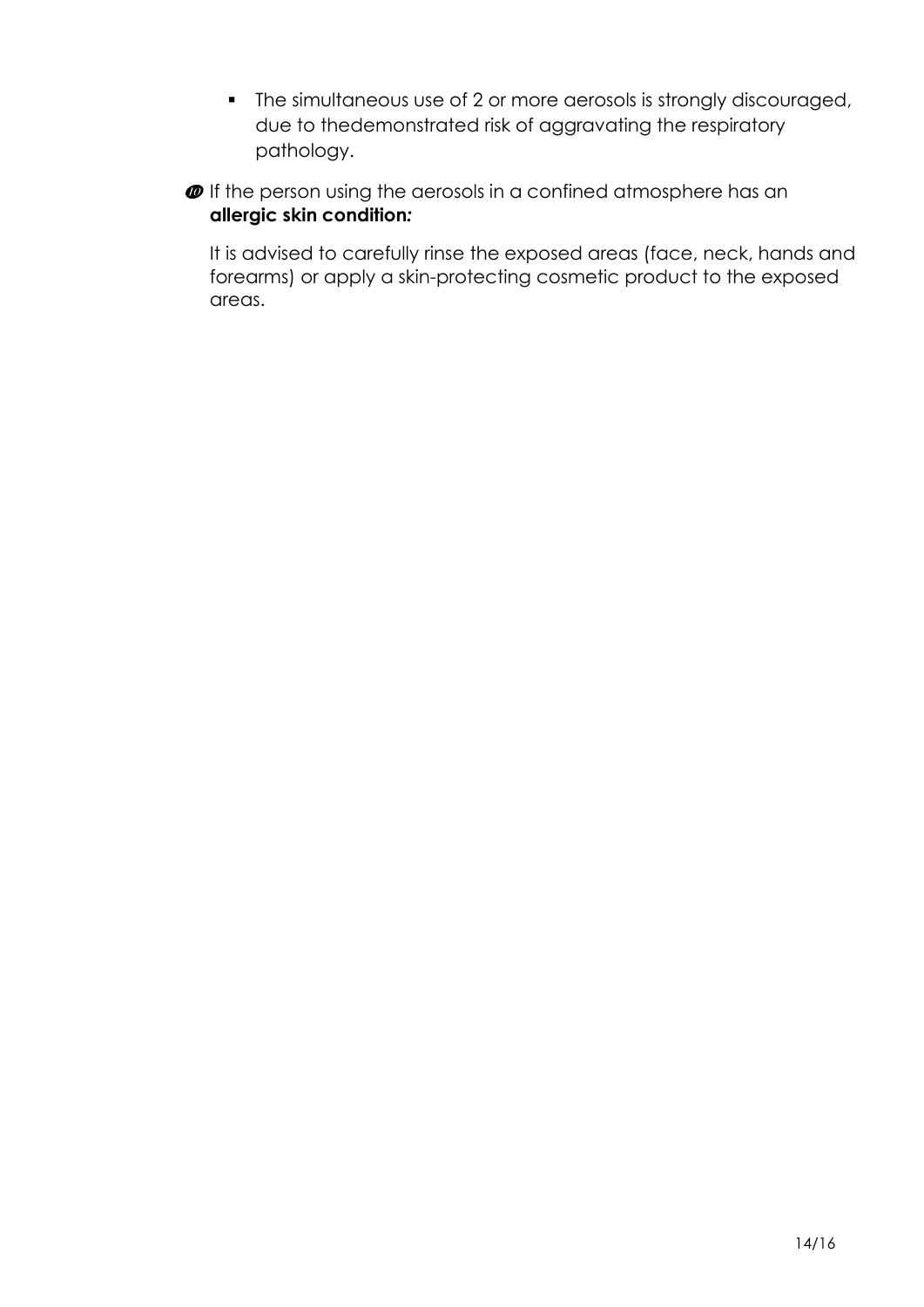## <span id="page-14-0"></span>**5. Appendix V: Bibliography**

- 26 allergenic fragrance substances whose presence must be reported
- Benzisothiazolinone (B-003) patient information sheet Chemotechnique Diagnostics.
- Baeza A., Marano F « pollution atmosphérique et maladies respiratoires » (air pollutionand respiratory diseases) médecines/sciences 2007; 23: 497- 501.
- Basketter D. et al Hexyl Cinnamal: consideration of skin-sensitizing properties and suitability as a positive control – Cutaneous and ocular toxicology (2014) Early Online:1-5.
- Bédard A. et al cleaning sprays household helps an asthma among elderly women – Respiratory Medicine (2014) 108, 171-180.
- Bello A. Characterization of occupational exposures to cleaning products used for common cleaning tasks-a pilot study of hospital cleaners. Environmental Health 2009,8:11.
- Cui-Gua et al Effect of long-term exposure to fines particulate matter on lung functiondecline and Risk of chronic obstructive pulmonary disease in Taiwan: a longitudinal, cohort study – Lancet Planet Health 2018; 2: e114-25.
- Cyclodextrines background review for cyclodextrins used as excipients EuropeanMedicins Agency CHMP/333892/2013.
- Giménez-Arnau et al. Qu'est-ce qu'un parfum ? Diversité des allergènes et legislation européenne (What is a fragrance? Diversity of allergens and European legislation). Revue française d'allergologie 49 (2009) 279–285.
- Giorgio M-T Atousanté.com 2018: pénétration dans l'organisme des particules ultra-fines (penetration of ultra-fine particles into the body).
- Hervé-Bazin B. «Les nanoparticules: un enjeu majeur pour la santé au travail ?» (Nanoparticles:a major issue for occupational health?) INRS, édition EDP sciences, 2007.
- Dittmar D et al contact sensitization to hydroperoxides of limonene and linalool: results of consecutive patch testing and clinical relevance – Contact Dermatitis 2018;1-9.
- Duck Soo Lim Determination of fragrance allergens and their dermal sensitization quantitative risk assessment (QRA) in 107 spray perfumes – Journal of Toxicology and Environmental Health,Part A (2018).
- Gérault C et al dermatoses liées aux produits de nettoyage: clinique, aspects étiologiques par profession (dermatoses related to cleaning products: clinical and etiological aspects by profession)- GERDA.
- Hahn S. et al consumer exposure to biocides identification relevant sources and evaluation ofpossible health effects – Environmental health 2010, 9:7.
- Le Moual N. et al Domestic Use of cleaning sprays and asthma activity in females – Eur Respir J(2012) 40:1381-1389.
- Lévy et al tolerance to exposure of essential oils in patients with allergic asthma – Journal ofasthma DOl:10.1080/02770903.2018.
- McGinty D. et al Fragrance material review on ethylene brassilate Food